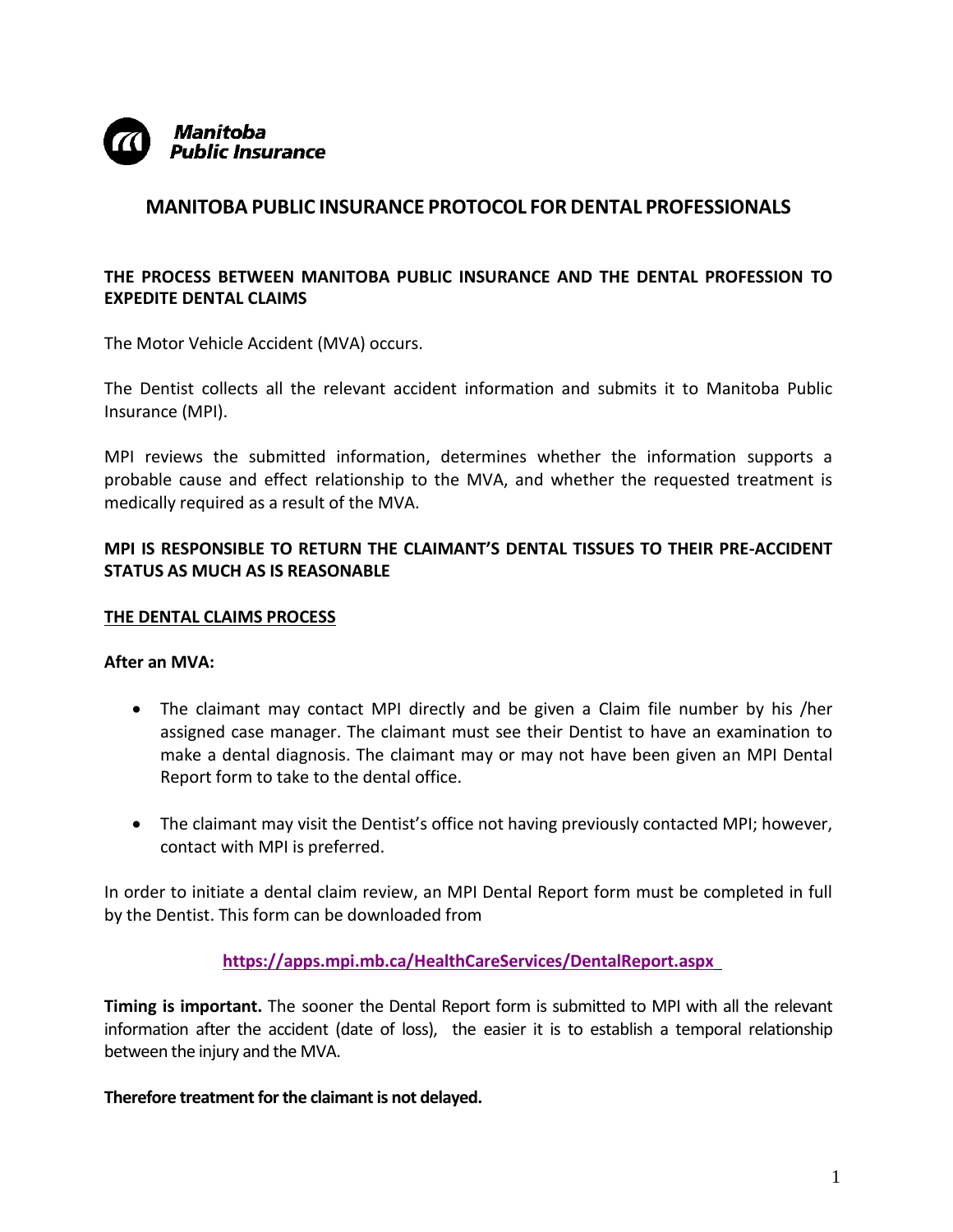**CAUSATION BETWEEN THE MVA AND THE DENTAL INJURIES MUST BE ESTABLISHED BY MPI BEFORE MPI AUTHORIZES THE COMMENCEMENT OF ANY DEFINITIVE DENTAL TREATMENT.**

## **THE DENTAL OFFICE AND MPI PROCEDURES**

**COMPREHENSIVE TREATMENT MUST BE PREAUTHORIZED BY MPI.**

**CLAIMANTS SHOULD NOT BE ASKED TO FUND EMERGENCY TREATMENT, FOR TEMPORIZATION, RELIEF OF PAIN OR INFECTION. MPI CAN BE BILLED DIRECTLY FOR THIS TREATMENT.**

**Clear, complete documentation is required to establish a relationship between the reported dental injury and the MVA.**

**The Dentist should LEGIBLY complete each section of the MPI Dental Report form in Black Ink. (This form is scanned when processed by MPI.) The form must be readable.**

**The Dentist must forward the Dental Report form listing all the clinical diagnostic findings to MPI using the claimant's individual claim number.**

The clinical findings must include:

- An **MPI Dental Report form** completed in all sections in black ink.
- **A description of the dental injury and how it is related to the MVA**. (This information describes the mechanism of injury.)
- A **diagnosis** and the prescribed treatment which affords the best prognosis for the tooth/teeth.
- **Relevant radiographs of the injuries**. These radiographs must be of diagnostic quality and the tooth shown should be labeled.

RADIOGRAPHS ARE MANDATORY IF TREATMENT IS REQUESTED FOR:

- o MINOR DAMAGE TO ONE OR MORE TEETH –One periapical radiograph of each tooth showing the entire tooth.
- $\circ$  FOR A CROWN/IMPLANT/BRIDGE –A panoramic radiograph and individual radiographs of each injured tooth showing the entire tooth.
- **Relevant Photographs** labeled with tooth numbers. If treatment for CROWNS/IMPLANTS/BRIDGES is requested, photographs are **mandatory.**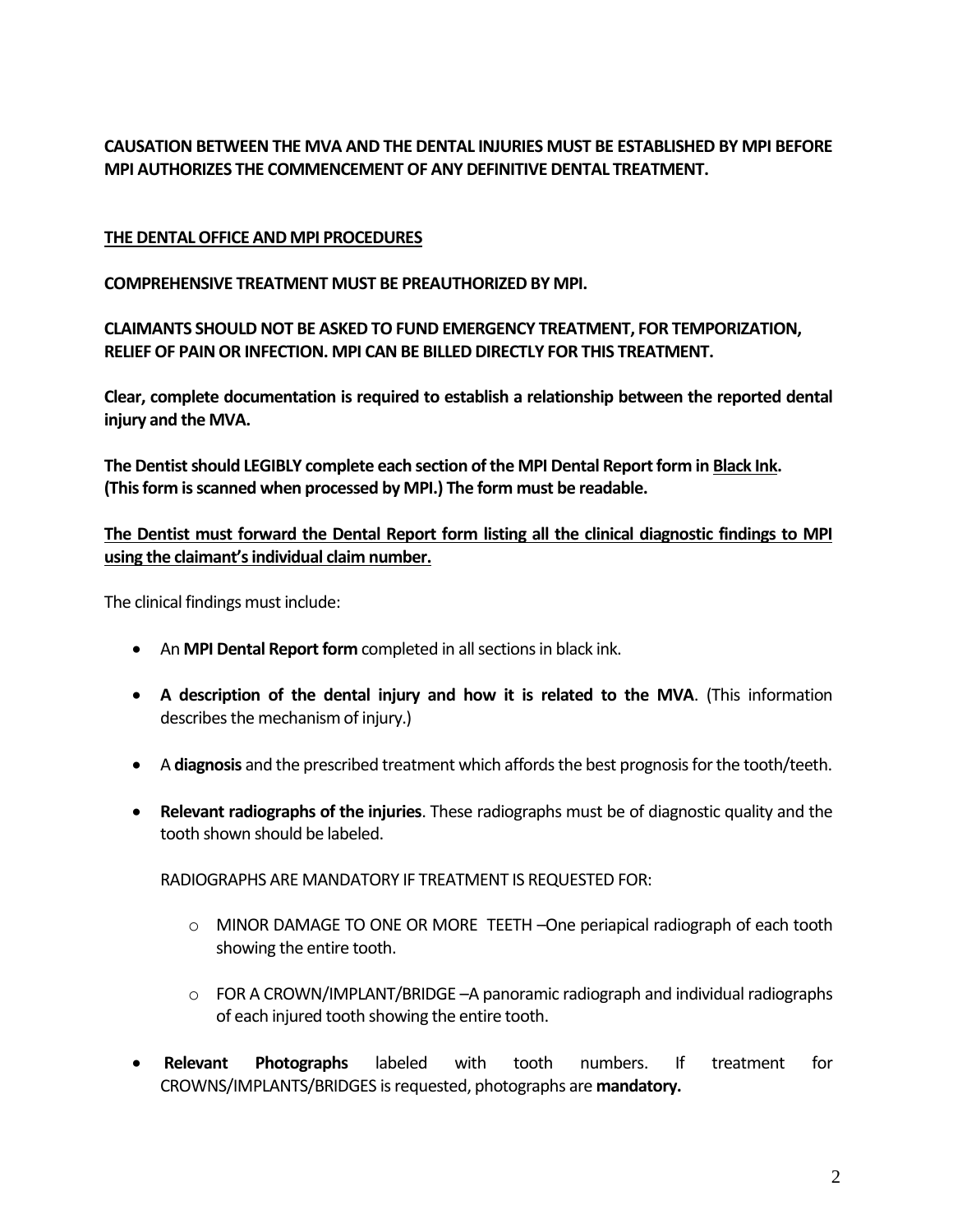**Diagnostic upper and lower study models.** The models should be trimmed, labeled and dated and accompanied by a bite registration. If treatment for CROWNS/IMPLANTS/BRIDGES is REQUESTED Study models are **mandatory.**

## **MPI WILL NOT PROCESS ANY CLAIM UNLESS THE CORRECT INFORMATION IS RECEIVED. (See above)**

- FOR REQUESTS for TMD TREATMENT the following should be included:
	- o Complete dental charting.
	- o A panoramic radiograph.
	- o The TMD range of motion measurements (a ruler method is sufficient).
	- o Computerized diagnostics for TMJ are not considered medically necessary without prior review and pre-approval.

**No referral to another dentist or specialist for an examination related to an MVA will be funded by MPI unless causation has been established.**

**IF THE CLAIMANT WISHES TO PROCEED WITH DENTAL TREATMENT BUT CAUSATION HAS NOT YET BEEN ESTABLISHED, THE CLAIMANT MAY PROCEED WITH THE TREATMENT. HOWEVER, THE DENTIST MUST ADVISE THE CLAIMANT THAT MPI MAY NOT FUND TREATMENT IF CAUSATION IS DENIED. THE CLAIMANT SHOULD BE MADE AWARE THAT MPI ONLY FUNDS TREATMENT CAUSALLY RELATED TO THE MVA, BASED ON THE MDA RECOMMENDED FEE GUIDE.**

If the Dental treatment is complicated, (for example it will take several months or years to complete, or will involve several different specialists.) MPI requires a type written document describing the entire treatment plan. The plan must explain what is involved with each stage in the treatment, and who is responsible for the overall co-ordination of the treatment.

**THE TREATING DENTIST** MUST DISCUSS THE COMPLEXITY OF EACH RECOMMENDED PROCEDURE WITH THE CLAIMANT. The discussion should include:

- The time it will take to restore the claimant to pre MVA status.
- The number of appointments for each procedure.
- The length of healing time between each procedure.
- Any special post treatment techniques that must be instituted to maintain the MPI funded treatment.
- MPI expects, as well, that all claimants receiving MPI funded dental treatment, are educated in regular daily oral home care routines to ensure the proper prognosis for their dental health. Claimants should be instructed to attend the dental office for regular checkups and hygiene appointments. The Dentist must inform the claimant that routine in-office care is not funded by MPI.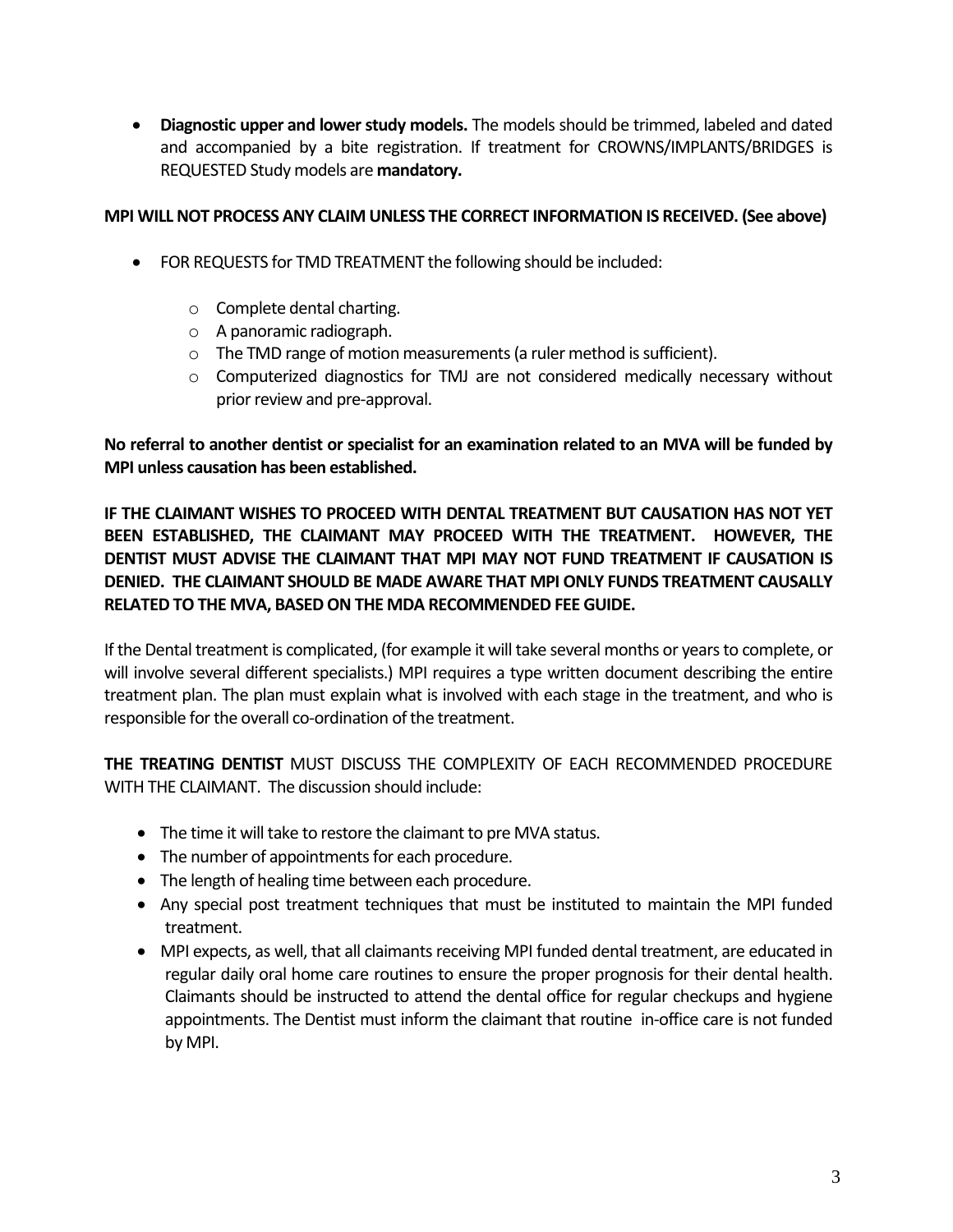### **Retreatment of Procedures previously funded by MPI**

A new MPI Dental Report form must be submitted to MPI requesting the new treatment.

The form must detail what re-treatment is required and how this treatment became necessary. The appropriate radiographs, photographs and study models must be forwarded to MPI. Before the Dental Consultant renders an opinion, questions may be asked regarding the maintenance of the previously funded treatment and why previous treatment failed.

### **THE MPI PROCEDURES WHEN DEALING WITH DENTAL CLAIMS**

Once ALL the relevant details have been forwarded to MPI, the information is scanned and referred to the Dental Consultant by the Benefit Administration Unit (BAU.)

The Dental Consultant reviews the claim using the following information:

- The first statement from the claimant to the case manager after the MVA.
- Photographic evidence and the verbal description of the damage to the vehicle.
- The ambulance report.
- The police report.
- The reports from any attending health care workers. This could include physiotherapists, the emergency team at the hospital and the family Doctor. Each person submits a report and any treatment required.
- The hospital report.
- The Dental Report from the attending Dentist.

When reviewing the report and the clinical findings from the Dentist,

- The Dental Consultant **may**:
	- o Request photocopies of the dental clinical notes up to five years pre MVA. This is to determine if any pre MVA condition could affect the post MVA treatment.
	- $\circ$  Refer the claimant to an Independent Dental Reviewer for an assessment of the proposed treatment plan.
	- o Request further clinical information from the treating dentist.

## **When MPI makes a decision, the Dentist and the claimant will be contacted by the case manager or a BAU representative**.

#### **MPI FUNDS**

#### **The Dentist who does the initial examination and provides the treatment**

• Codes to be used: 01204 A specific examination for a localized area.

01103 If this code is used for the first visit, then all charting and clinical notes [as described in the MDA fee guide] must be submitted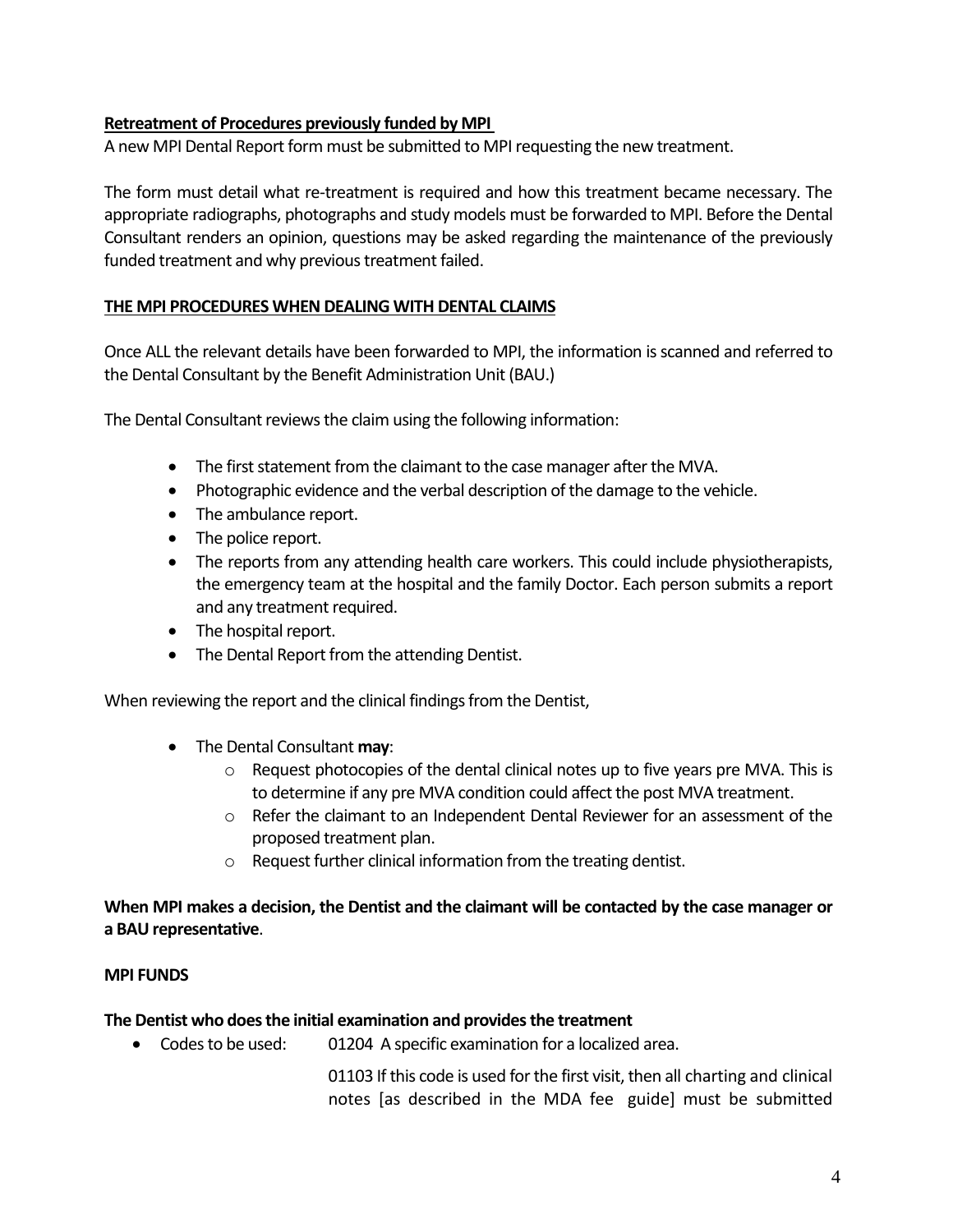along with the completed Manitoba Public Insurance Dental Form Report.

01204 A recall examination for a specific situation in a localized area upon a request by Manitoba Public Insurance for additional information or upon pre- approval by Manitoba Public Insurance to verify/follow-up on injury related to the motor vehicle accident).

Codes for emergency treatment without preauthorization to manage pain and infection.

## **Fees**

Code 93122 (see tariff below) is to be used when requesting payment for completing the Manitoba Public Insurance Dental Report Form. This fee includes the Manitoba Public Insurance Implant Request Form, when applicable and if submitted. Both forms must be *completed in full.*

| <b>Description</b>                         | <b>From Date</b><br>of Exam | <b>January 1, 2014</b> | January 1, 2015 | <b>January 1, 2016</b> |
|--------------------------------------------|-----------------------------|------------------------|-----------------|------------------------|
| <b>MPI</b><br><b>Dental</b><br>Form Report | $\leq$ 14 days              | \$65.75                | \$67.65         | \$69.68                |
|                                            | 15-28 days                  | \$53.75                | \$55.25         | \$56.91                |
|                                            | >28 days                    |                        |                 |                        |

- If you are providing dental care without prior written authorization from Manitoba Public Insurance, you must inform the claimant that payment may be his or her responsibility.
- If a subsequent dental narrative report is requested by MPI, the fee paid will be commensurate with the fees paid to other health care professionals.
- MPI uses the Manitoba Dental Association (MDA) recommended fee guidelines to determine reasonable fees for approved dental services.
- Fees for the immediate post-accident assessment, including the initial examination, radiographs and any emergency treatment codes should be forwarded to BAU for expedient processing.
- Expense fees and/or lab fees must be itemized separately from procedure fees when submitted for pre-authorization.

Copies of original itemized laboratory invoices must be submitted with the request for payment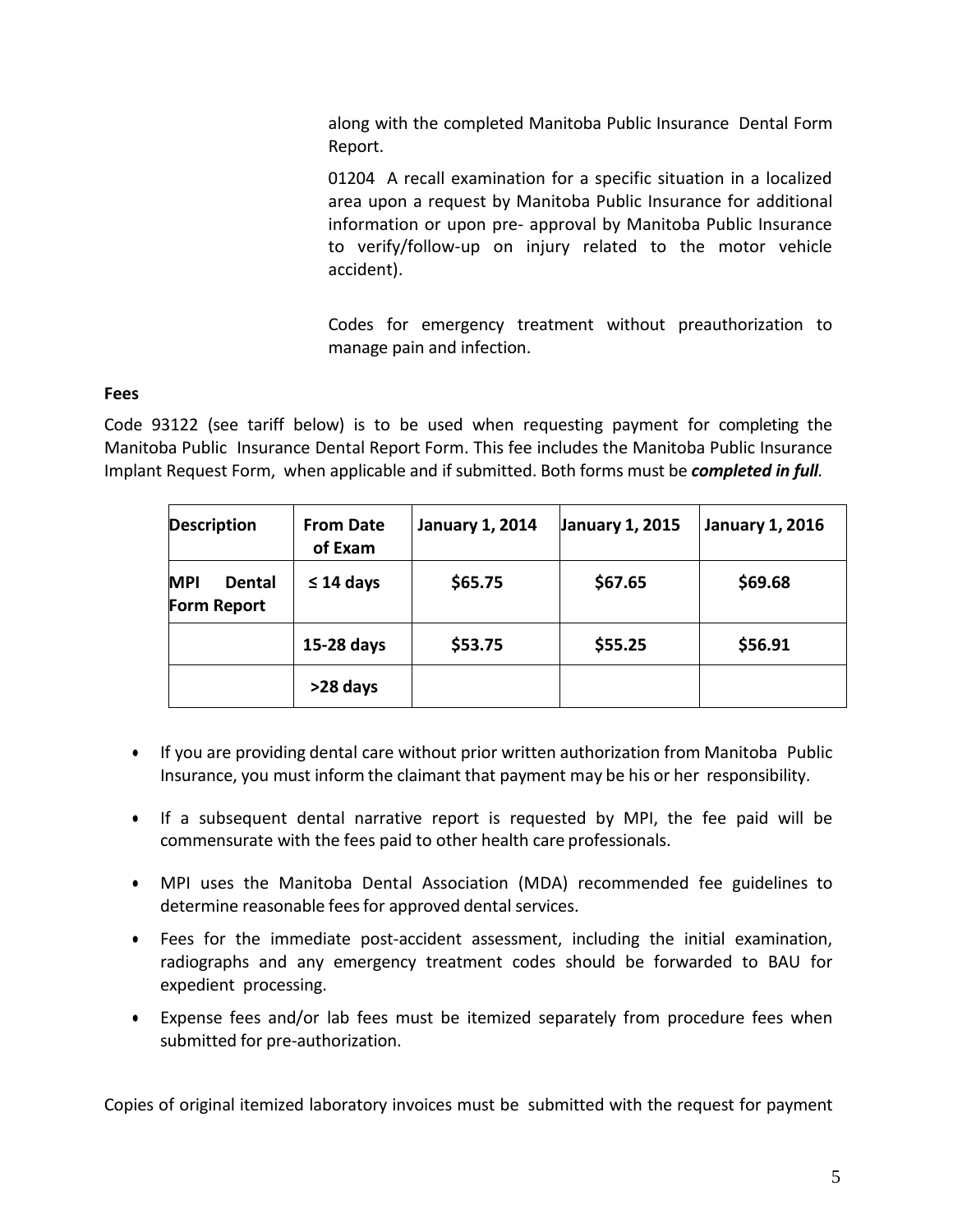once the procedure has been completed.

- Direct billing from the dental office to Manitoba Public Insurance is recommended. If the treating Dentist's fees exceed the fees funded by Manitoba Public Insurance, the claimant must be informed prior to the procedure being performed.
- Pre-payment of any dental care, including orthodontics, is not permitted. For a single procedure spanning more than one year, please submit a Dental Report Form with an update on the claimant's treatment progress, reason for any delays and percentage of the procedure that has been completed. Manitoba Public Insurance will review the file for payment of treatment to date.
- Dental surgery performed in a hospital must be billed to Manitoba Health according to Manitoba Health legislation, for example, bone grafting. However, implants cannot be billed to Manitoba Health.

## **Treatment for injured teeth must be based on best practices**.

The treatment should take into consideration:

- The claimant's preaccident dental condition.
- The post accident condition.
- The clinical presentation.
- Any complicating factors. This consideration should include both dental and medical factors.
- The Dentist should consider any previous treatment the claimant may have had in the past and how it may impact the current treatment needs.

## **The Proposed treatment plans should show clearly why the planned treatment is the most appropriate for the claimant**.

Please note that if your patient's choice of treatment does not have the best prognosis, retreatment costs will not be covered by Manitoba Public Insurance. In addition, if a patient chooses to have a more expensive treatment than can be approved by Manitoba Public Insurance, the patient will be responsible for the difference in the fees and any costs related to re-treatment if the initial treatment fails.

#### **Splint therapy** for collision-related TMD injuries.

The MPI Dental Report form must be completed in full, including the dental chart documenting the teeth present. All the immediate post MVA TMD measurements must be documented on the initial Dental Report form. These measurements will be compared to the current measurements if a further TMD report is submitted.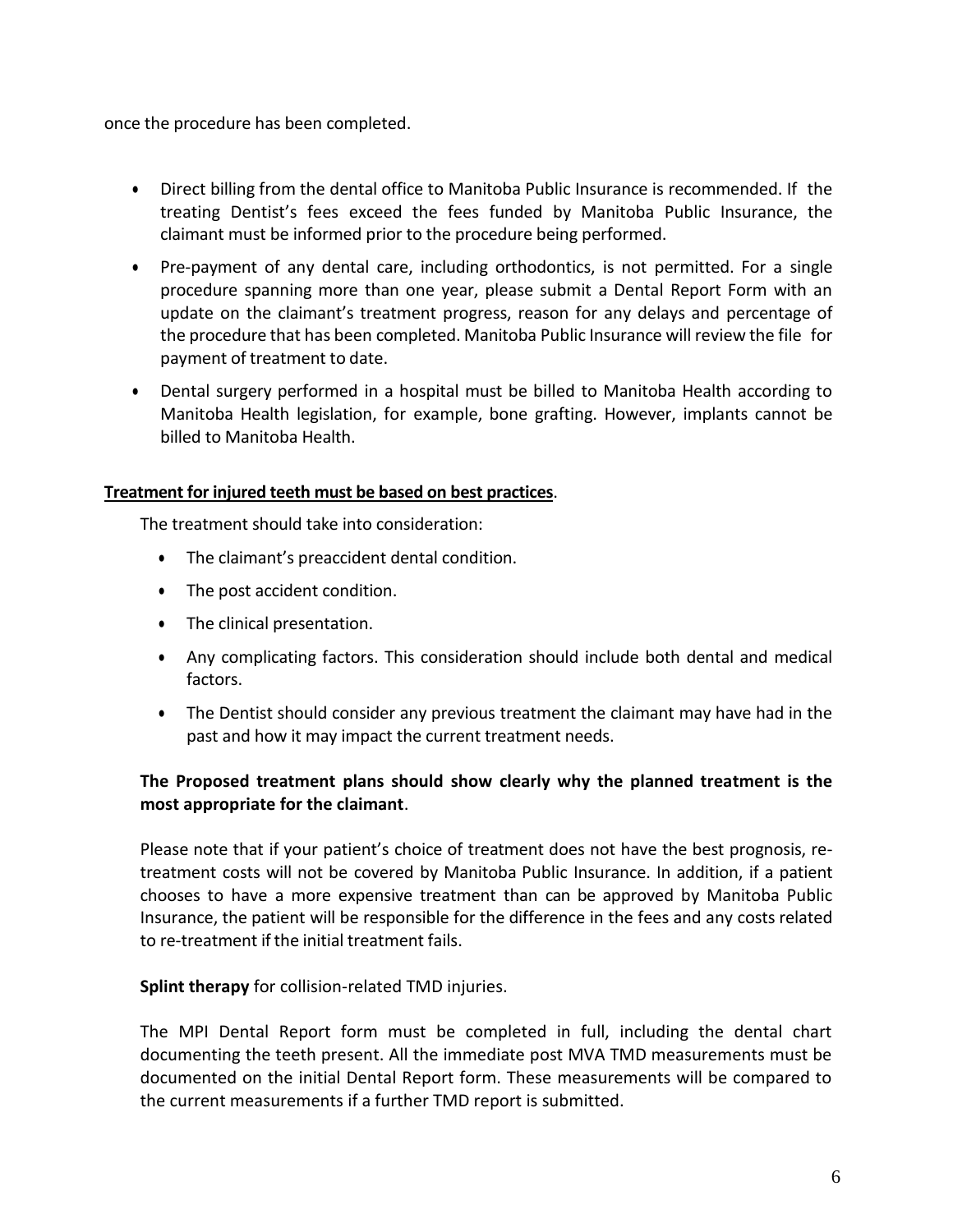- Any pre MVA history of TMD must be included on the MPI form.
- The MPI protocol for TMD treatment begins with one flat plane stabilization appliance (procedure code **14611** or **14612**).Up to three post insertion adjustments are included in the authorization of a splint.
- Diagnosis & Treatment of TMD, and Orthodontics & TMD literature is available at the link provided, that outlines evidence based and best practices in these areas.

If natural teeth are to be re-contoured for aesthetic or functional reasons, specific details and documentation including a study model or photograph must be included with the request for pre-authorization on the Manitoba Public Insurance Dental Report Form.

## **Hygienists**

Routine in-office hygiene dental care is not funded by MPI.

# **Denturists**

Denturists must complete a Denturist report form documenting the treatment to be performed.

Prior to fabricating a partial denture, if the claimant has one live (natural) tooth present in the mouth, the denturist must submit an MDA Oral Health Certificate completed by a licensed dentist.

The Oral Health Certificate issued by the Manitoba Dental Association is required and must be completed in full. Any diagnosed clinical treatment must be completed prior to dentures being fabricated. The Oral Health Certificate must be submitted to MPI prior to denture fabrication. A prescription from a dentist is required for services from a denturist when the claimant has any remaining live natural teeth prior to any authorization for the denturist treatment requests.

## **WHAT TREATMENT IS NOT FUNDED BY MPI**

- 1. Dental care not related to the motor vehicle accident.
- 2. Post MVA routine regular examination and hygiene appointments.
- 3. Oral hygiene aids and accessories.
- 4. Dental radiographs not related to trauma from MVAs. For example bitewing radiographs taken to assess dental caries when only an anterior tooth was directly involved in the MVA. Complex radiographic imaging that has not been pre-authorized.